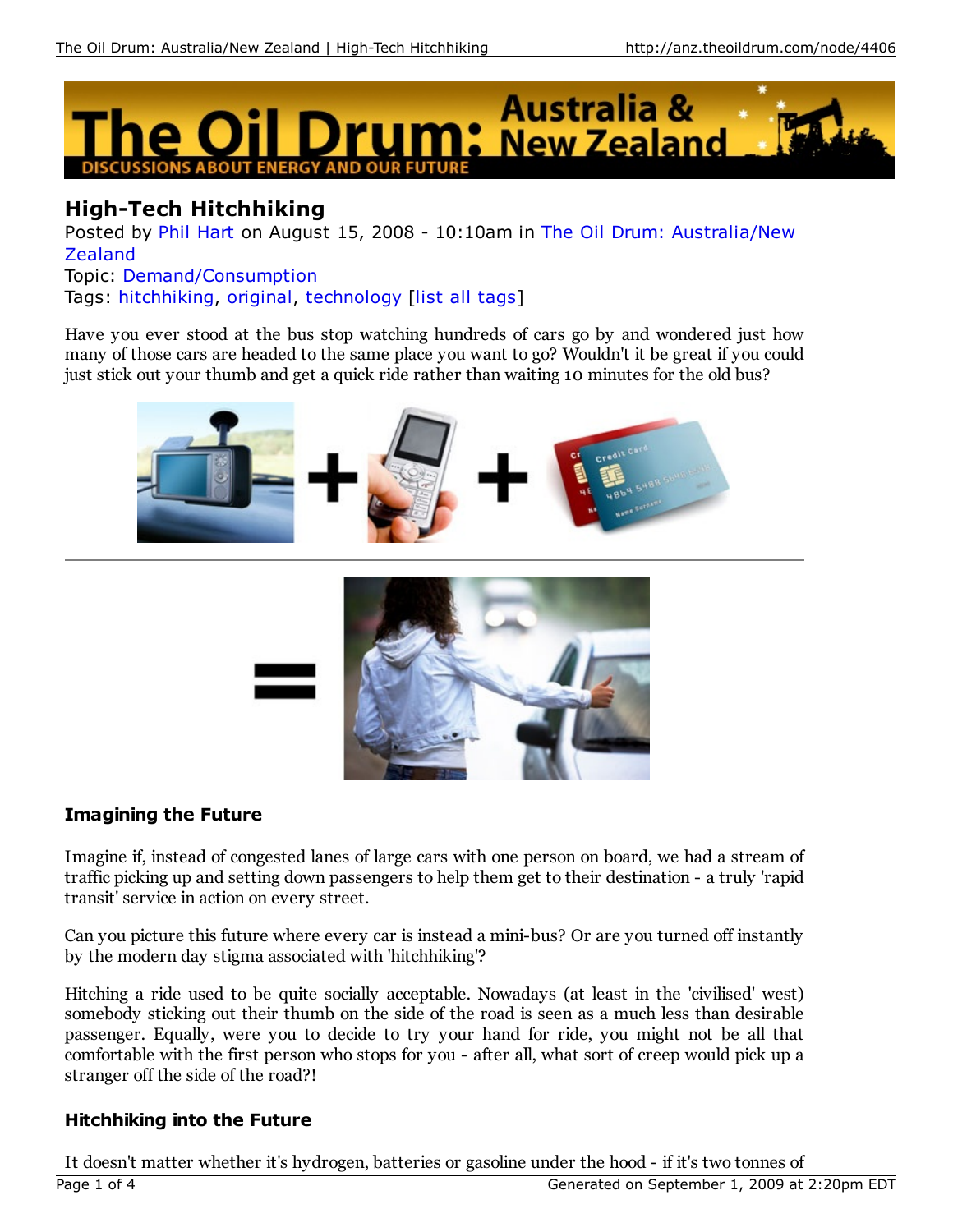metal carrying one person then it is grossly inefficient. Clearly, we have the roads and spare seats in the vehicles to get us where we want to be. In our more frugal future, we're going to need to make better use of those spare seats.

For those of us standing on the side of the road waiting for a ride, what we lack is a means of connecting us to a driver who doesn't know we need them. But the technological solution to this problem is already close at hand - it is simply a matter of integrating three common functions:

- A mobile (cell) phone to inform the world of our current location and where we want to go.
- GPS units to work out where we are standing and which drivers are coming our way.
- A means of paying the driver a small fee for the ride.

# **Introducing the 'iHitch'**



Let's call this new device the **'iHitch'** - a phone, GPS and payment system all in one - a simple challenge for the likes of Nokia, Apple or Garmin. The next step is equipping a critical mass of passengers and vehicles for it to be a practical option. And finally we will need some software which, when told where the drivers are going and where the passengers want to be, can make the optimum connections between the two. Seems simple really!

Of course, depending on your destination, it might take more than one 'ride' to get you from 'A to B'. With public transport, a journey that requires multiple connections with long waits in between can quickly become tedious and very time-consuming. But if at each change you're only waiting a minute or two for the next driver in the sequence to keep you moving then much more complex trip patterns suddenly become a lot more viable. This is especially true since the speed of travel in one small vehicle will be faster than in the big old bus which has to stop every few hundred metres to pick up and set down more passengers.

The incentive for the passengers are pretty obvious, and as fuel prices start to bite and the affordability of the next tank of fuel becomes a serious question, the benefit for the driver of being able to share the costs of running their vehicle becomes pretty compelling too. When oil was cheap, it was easy to choose the privacy and comfort of having a vehicle all to oneself. But that equation is shifting quickly, and some old and well ingrained habits may be ready for change.

# **Breaking down Barriers the eBay Way**

Technology is the easy part - the far more challenging problems are those we have created for ourselves. To make our hitchhiking future happen we're going to need help overcoming the significant social and cultural barriers. But the answers are out there - in this case we need only look at other models of social interaction over the internet.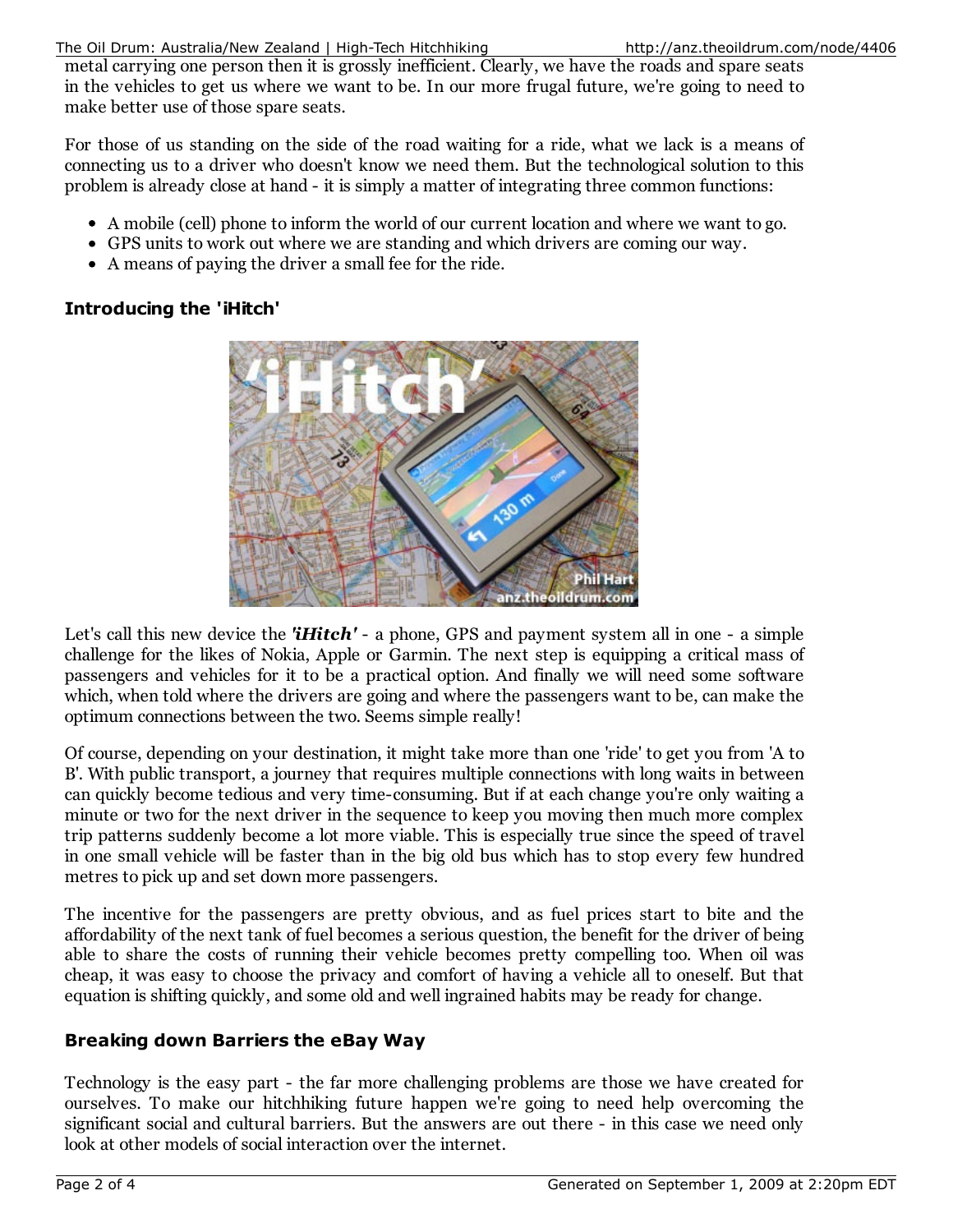Consider how the eBay model of 'rating' buyers and sellers could be applied:

- If you smell, talk dirty or are otherwise poor company in a confined space, your 'passenger' or 'driver' rating will quickly plummet.
- If things work smoothly and your rating is high, you won't have to wait long for a friendly driver to pick you up and get you on your way. High rated drivers may also be able to charge a little more for their services.

On a busy route in the middle of the day, you might be happy to offer a ride to a B-rated passenger but if you're looking for a ride home at 3am in the morning you might prefer to wait a little longer to get a AAA-rated driver. These personal preferences would be adjusted in your 'iHitch' and the software makes the matches according to your criteria. The more stringent you are, the longer you'll have to wait!

#### **Every Car is a Mini-Bus**



In my case, instead of a bus stop it's actually a tram that I end up waiting for at all hours of the day and night. I hope it won't be long before I can stand there, plug a destination into my 'iHitch' and have a driver pull up moments later, long before the tram would have arrived. Instead of every oil consuming vehicle being the problem, they become part of the solution in the form of a mini-bus.

As the scheme becomes widely adopted, the number of vehicles on the roads will drop as more drivers leave their car at home, choosing the new speed and convenience of riding as an 'iHitch' passenger instead. Not everybody can be a passenger (even a real bus needs a driver!) but a substantial reduction in traffic and oil consumption is readily achievable.

In a crunch, one can envisage the same system being pushed to its limits with each vehicle 'saturated' with passengers and only the bare minimum number of drivers taking their cars out on any given day. In an 'oil shock' scenario, I can see it being possible for a city to keep functioning and successfully moving people around on essential journeys using a small fraction of their previous total oil use. The extra time involved in picking up and setting down passengers may even be won back through less congested roads so the speed of individual travel may not drop.

But the key here is preparation - if the crunch hits first and you don't have the tools in place then